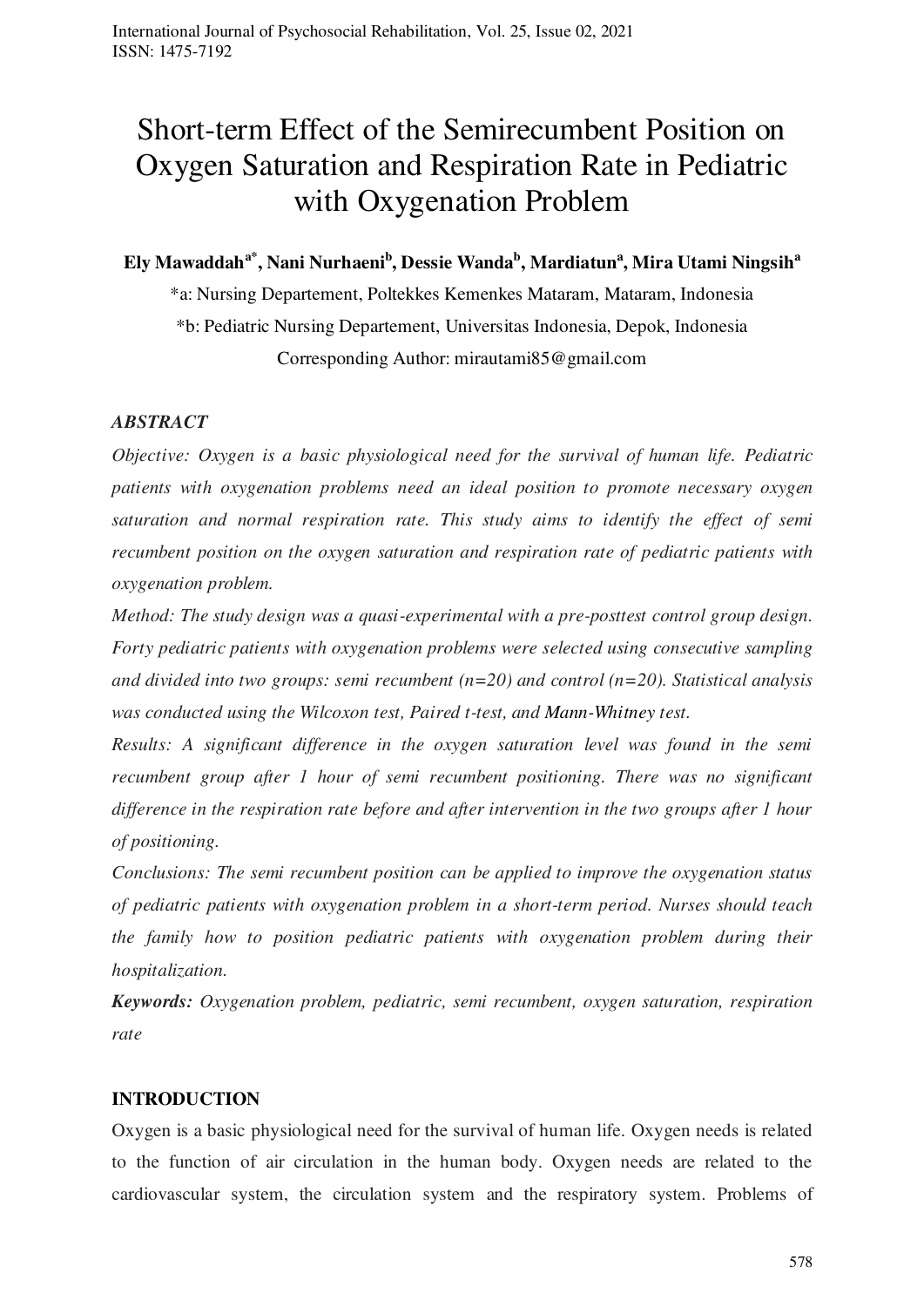respiratory system both acute and chronic can be the cause of death in pediatric (Bowden & Greenberg, 2011). Problem with respiratory system is a major problem that requires nurses attention in providing care for both neonates, children and adolescents. Infections of respiratory system are the most frequent cause of child need of hospital care and are a major cause of child mortality (Kemenkes, 2011). Respiratory system disorders can be mild to severe, can be non-acute (such as sales), become acute (such as bronchiolitis, pneumonia) and chronic (such as asthma) and can even be a life-threatening condition (such as epiglottitis) (Kyle, 2008). Pediatric patients with oxygenation problem need treatment at the hospital. One of nursing interventions for this case is positioning.

Position is a posture or posture assumed by the patient for comfort and facilitates diagnostic procedures, surgery and therapeutic procedures (Shah, Desay & Gohil, 2012). Body posture is a geometric arrangement of body parts related to other body parts (Jones & Gray, 2005). Positioning is considered to have an effect on the functioning of the human body and affects various disease conditions. This is related to lung and the effects of gravity which will affect the functioning of the human body (Du Fan, Benoit, & Girardier, 2004). Setting the position of the body to optimize cardiopulmonary function and oxygen transport is different from the general regulation of body position. The body positions which stimulates the normal physiological effects of gravity and changes in position on oxygen transport are upright (Shah, Desai & Gohil, 2012). One type from an upright position is a 45 degree semi-upright position or commonly called a semi recumbent position (Mentheny & Frantz, 2013).

The semi recumbent position is the upright position of the head and chest at a 45 degree angle (Gocze et al., 2013). This position maintains comfort and facilitates the patient's respiratory function (Hockenberry & Willson, 2011). Several studies have been conducted to assess the benefits of semi recumbent position in patients. Research conducted by Beers and Von (2014) concluded that the semi recumbent position of 45 degrees was considered to have a rapid effect in increasing oxygenation in the blood and decreasing end-tidal carbon dioxide. The semi recumbent position is easy, safe and effective in patients with mechanical ventilation, as well as prevents ventilator-associated pneumonia (VAP) by reducing the occurrence of gastro esophageal reflux. The semi recumbent position compared to the supination position is considered to be more effective in reducing the occurrence of gastro esophageal aspiration (Du Fan, Girardier, & Benoit, 2004). Upright and semi upright positions have a significant influence in increasing lung volume (Richard, & Lefebvre, 2011). Positioning strategies can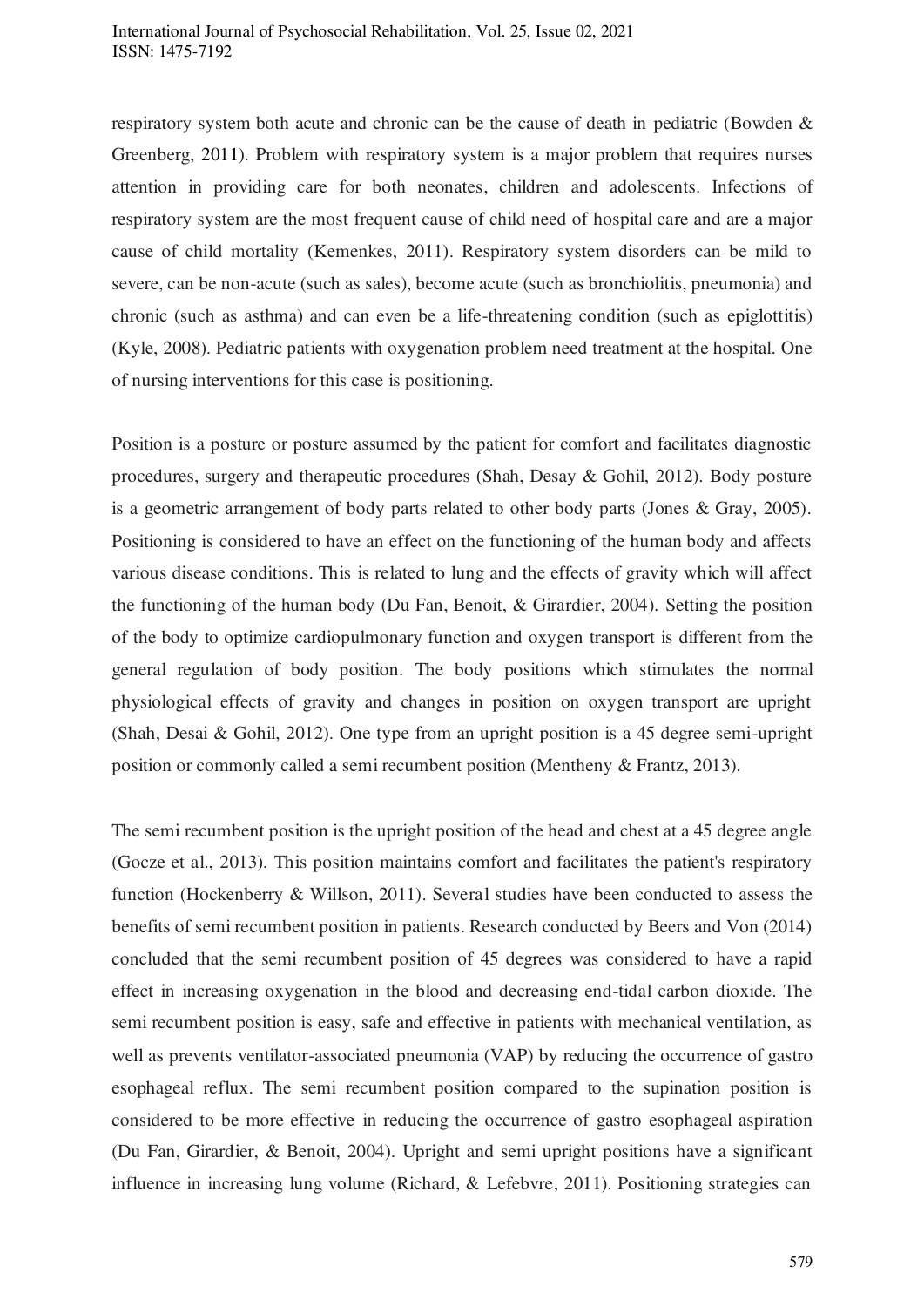be implemented without additional maintenance costs and have a low risk of complications (Richard, & Levebvre, 2011; Robak, Schel, Bajic, Laczika, Locker, & Staudinger, 2011). Positioning in pediatric patients with oxygenation problems has not been the focus of nursing and has not been optimally implemented in the infectious care room. Therefore, it is necessary to do research on the effect of semi recumbent position on the respiratory function assessed through oxygen saturation and respiration rate in pediatric patients with oxygenation problems.

# **METHODE**

This research is a quasi experimental study with a pre-post control design. The population is pediatric patients who experience oxygenation problems. Samples were taken by consecutive sampling with inclusion criteria for pediatric patients with oxygenation problems, yellow NEWSS, obtaining nasal cannula oxygen therapy, and having no contraindications to position regulation (fracture, postoperative and bed rest instructions due to treatment), while the exclusion criteria were pediatric who experienced deteriorating conditions during the study. Sample was divided into the semi recumbent group and the control group. Each group consisted of 20 children so that a total of 40 children participated in this study. The semi recumbent group was given semi recumbent position, while the control group was given position according to hospital policy (low fowler 15-30 degrees). The expected outcome is improved oxygenation status of signed by increased oxygen saturation and decreased respiration rate. The study was approved by Research Ethics Board of University. Written consent was obtained from participants. Oxygen saturation was measured using oxymetry and respiration rate was measured using the observation and watch methods. Oxygen saturation measurements and observation of respiration rate were carried out in 2 days, before treatment (pre test) and after 1 hour (posttest) of each intervention. The measurement was taken again on the second day to add data validation. Data was analyzed using the Wilcoxon test, Paired t test and Mann-Whitney test to compare the two groups.

# **RESULTS**

The characteristics of the respondents seen in this study were age, gender, oxygen use and medical diagnosis. Data on respondents' characteristics consisted of numerical data, namely age and amount of oxygen use, while categorical data were gender, medical diagnosis and the duration of semi recumbent positioning. The average age in the control group was 29.1 months (3-132; 95% CI: 11.42-46.78), the youngest age in the control group was 3 months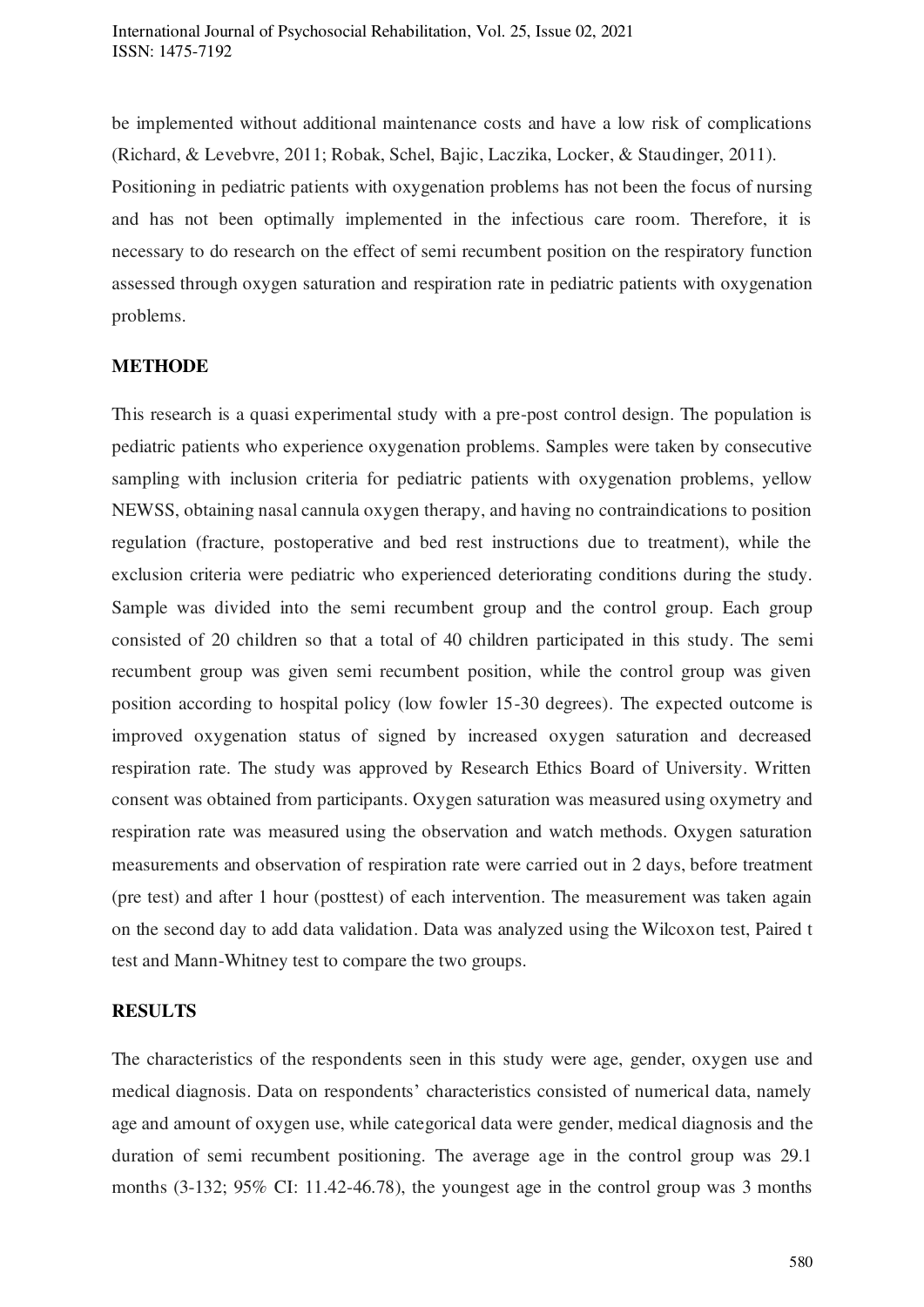and the oldest age was 132 months. While in the semi recumbent group the youngest age is 4 months and the oldest age is 85 months. Oxygen therapy used in both the semi recumbent and control groups is using nasal cannula with a speed of 0.5 to 3 liters per minute. The mean oxygen therapy used in the control group was 0.86 liters per minute, while in the control group it was 0.63 liters per minute. In the semi recumbent group 55% of the respondents were female, while the control group was 85% male. The medical diagnosis in both groups was mostly community acquired pneumonia. Oxygen saturation of respondents in the two groups is presented in table 1 below.

| N <sub>0</sub> | Group                | $\mathbf n$ | <b>Media</b> | Min-        | <b>Mean</b> | <b>SD</b> | 95% CI          |
|----------------|----------------------|-------------|--------------|-------------|-------------|-----------|-----------------|
|                |                      |             | $\mathbf n$  | <b>Maks</b> |             |           |                 |
| 1.             | Semi recumbent group |             |              |             |             |           |                 |
|                | Pre                  | 20          | 98           | 90-100      | 96,2        | 3,25      | 94,68-97,72     |
|                | After 1 hours        | 20          | 98           | 91-99       | 97,55       | 2,56      | 96, 35-98, 75   |
|                | $Day-1$              | 20          | 98           | 92-99       | 97,45       | 1,96      | 96, 53 - 98, 37 |
|                | $Day-2$              | 20          | 98           | 92-99       | 97,5        | 1,85      | 96,63-98,37     |
| 2.             | <b>Control group</b> |             |              |             |             |           |                 |
|                | Pre                  | 20          | 98           | 88-99       | 96,5        | 3,09      | 95,06-97,94     |
|                | After 1 hours        | 20          | 98           | 89-99       | 97,4        | 2,64      | 96, 16-98, 63   |
|                | $Day-1$              | 20          | 98           | 90-99       | 97,1        | 2,29      | 96,03-98,17     |
|                | $Day-2$              | 20          | 98           | 92-99       | 97,5        | 1,79      | 96,61-98,29     |

**Table 1** 

Oxygen Saturation of Respondents in Semi Recumbent and Control Group **(n= 40)**

Table 1 showed that the median oxygen saturation before intervention was 98 (90-99; 95% CI: 94.68-97.72) in the semi recumbent group and 98 (88-99; 95% CI: 95, 06-97,94) the control group. While after 60 minutes, the median oxygen saturation was 98 (91-99; 95% CI: 96.35-98.75) in the semi recumbent group and 98 (89-99; 95% CI: 96.16-98, 63) in the control group. Oxygen saturation in pediatric patients with oxygenation problems treated ranges from 88–100 percent with cannula nasal oxygen administration. In the semi recumbent group and the control group there was an average decrease in respiration rate after positioning.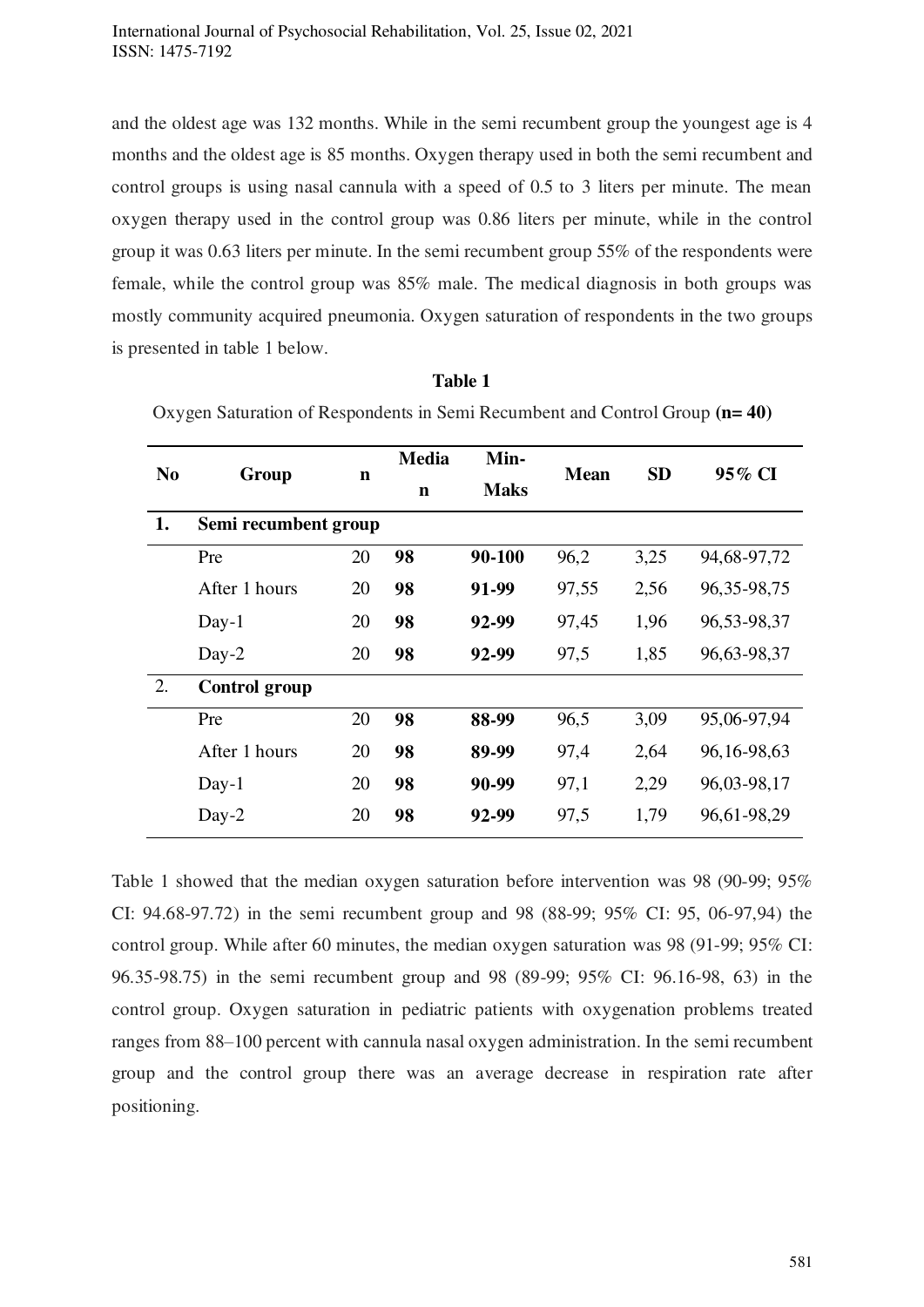International Journal of Psychosocial Rehabilitation, Vol. 25, Issue 02, 2021 ISSN: 1475-7192

#### **Table 2**

| N <sub>0</sub> | Group                |    | <b>Media</b> | Min-        |             | <b>SD</b> | 95% CI          |
|----------------|----------------------|----|--------------|-------------|-------------|-----------|-----------------|
|                |                      | n  | $\mathbf n$  | <b>Maks</b> | <b>Mean</b> |           |                 |
| 1.             | Semi recumbent Group |    |              |             |             |           |                 |
|                | Pre                  | 20 | 40           | $22 - 60$   | 40,3        | 11,36     | 34,98-45,62     |
|                | After 1 hours        | 20 | 40           | $23 - 58$   | 40,7        | 11,05     | 35, 53 - 45, 87 |
|                | $Day-1$              | 20 | 36           | 24-56       | 36,5        | 7,45      | 33,01-39,99     |
|                | $Day-2$              | 20 | 36           | $22 - 46$   | 35,8        | 6,74      | 32,65-38,95     |
| 2.             | <b>Control Group</b> |    |              |             |             |           |                 |
|                | Pre                  | 20 | 40           | $28 - 64$   | 40,45       | 8,49      | 36,48-44,42     |
|                | After 1 hours        | 20 | 39           | $30 - 52$   | 38,7        | 6,13      | 35,83-41,57     |
|                | $Day-1$              | 20 | 37           | 28-42       | 37          | 4,66      | 34, 82 - 39, 18 |
|                | $Day-2$              | 20 | 37           | 28-50       | 37,2        | 5,08      | 34, 82 - 39, 57 |

Respiration Rate of Respondents in Semi Recumbent Group and Control Group **(n= 40)**

Table 2 showed, the average respiration rate before intervention in the semi recumbent group was 40.3 (SD; 11.36) and in the control group was 40.5 (SD; 8.49). While after 60 minutes, there was an increase in the average of respiration rate in the semi recumbent group and a decreased in the average of respiration rate in the control group. In the semi recumbent group and the control group there was an average decrease in respiration rate after the positioning on day 1 and day 2.

Analysis on the differences between the oxygen saturation and comfort level of the semi recumbent group and that of the control group aimed to equate the analysis of oxygen saturation and respiration rate before and after the intervention. The variance homogeneity test and the normality test of the data were carried out prior to bivariate analysis. The homogeneity test using Levine test showed that respondents' age, oxygen saturation and respiration rate before the intervention had the same variance in both groups. The result of normality test using Shaphiro-Wilk analysis indicated that data of oxygen saturation both before and after the intervention was not normally distributed ( $p \le 0.05$ ), while data of the respiration rate data was normally distributed (p> 0.05). Wilcoxon test was used to analyzed not normally distributed data and paired t-test was used to analyzed the normally distributed data in this study. Mann Whitney test was used in this study to analyzed the differences in the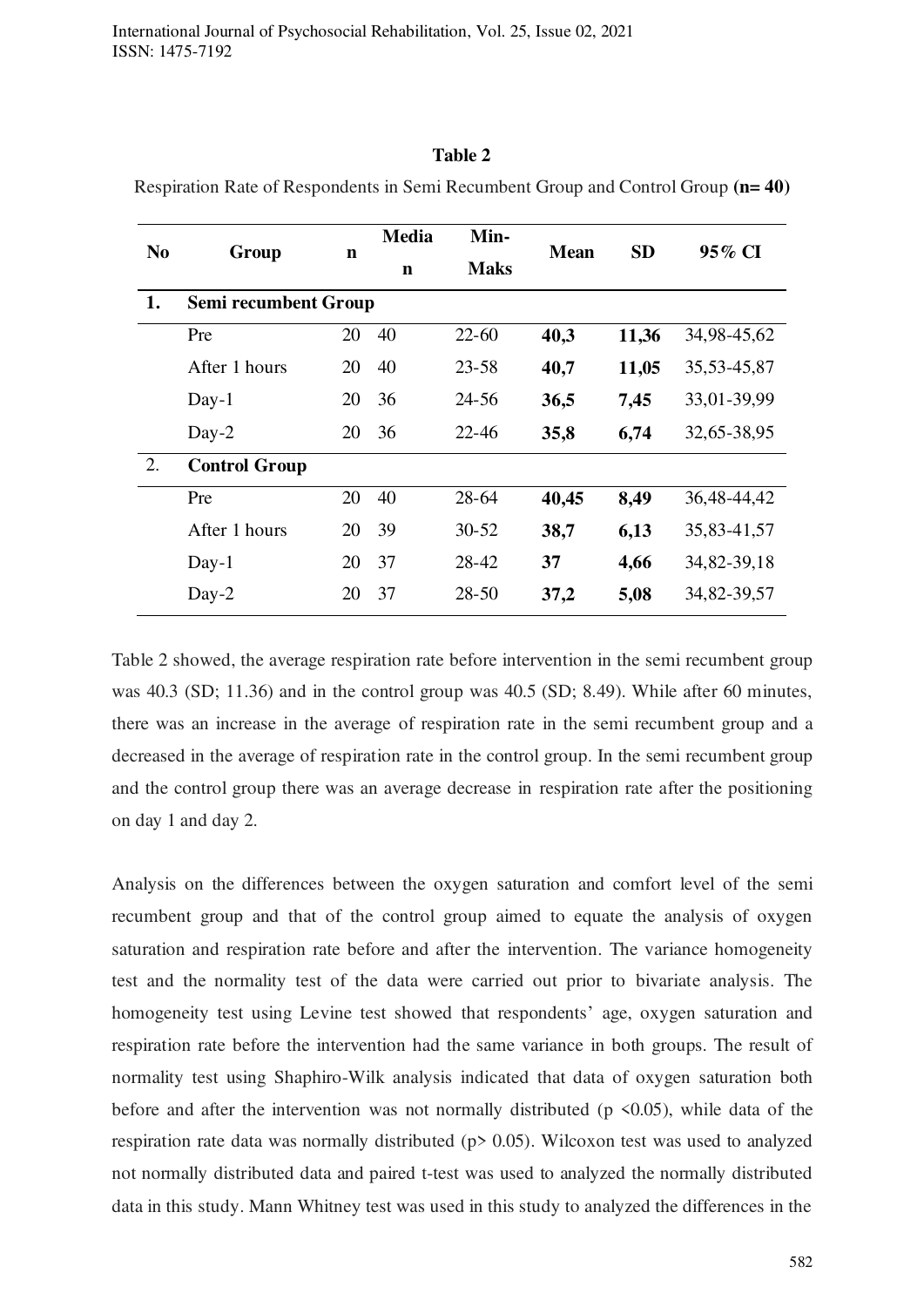International Journal of Psychosocial Rehabilitation, Vol. 25, Issue 02, 2021 ISSN: 1475-7192

two groups of respondents. The result of Wilcoxon test on the oxygen saturation of the two groups was shown in table 3.

### **Table 3**

Analysis of Differences in Oxygen Saturation of Semi Recumbent Group

and Control Group **(n=40)**

| p value  | <b>SD</b> | <b>Mean</b> | $\mathbf n$ |                              | N <sub>0</sub> |
|----------|-----------|-------------|-------------|------------------------------|----------------|
|          |           |             |             | <b>Semi Recumbent Groups</b> | 1.             |
| $0,01*$  | 3,25      | 96,20       | 20          | Before-                      |                |
|          | 2,56      | 97,55       | 20          | After 1 hours                |                |
| $0,009*$ | 3,25      | 96,20       | 20          | Before-                      |                |
|          | 1,96      | 97,45       | 20          | $Day-1$                      |                |
| 0,705    | 1,96      | 97,45       | 20          | $Day-1-$                     |                |
|          | 1,85      | 97,50       | 20          | Day-2                        |                |
|          |           |             |             | <b>Control Groups</b>        | 2.             |
| $0,011*$ | 3,09      | 96,5        | 20          | Before-                      |                |
|          | 2,64      | 97,4        | 20          | After 1 hours                |                |
| 0,199    | 3,09      | 96,5        | 20          | Before-                      |                |
|          | 2,29      | 97,1        | 20          | $Day-1$                      |                |
| 0,117    | 2,29      | 97,1        | 20          | $Day-1-$                     |                |
|          | 1,79      | 97,5        | 20          | Day-2                        |                |
|          |           |             |             | $*$ n volus $\angle$ 0.05    |                |

\***p value < 0,05**

According to table 3, Wilcoxon test showed that there was a significant difference after 1 hour and after 1 day of semi recumbent position. In control group there was a significant difference in the oxygen saturation after 1 hour of low fowler position. The results also showed no significant difference of oxygen saturation between the control group on day 1 and day 2. The result of paired t test on the respiration rate of the two groups was shown in table 4 below.

**Table 4**  Analysis of Differences in Respiration Rate of Semi Recumbent Group and Control Group **(n=40)** 

| N <sub>0</sub> |                             | n  | <b>Mean</b> | <b>SD</b> | p value |
|----------------|-----------------------------|----|-------------|-----------|---------|
|                | <b>Semi Recumbent Group</b> |    |             |           |         |
|                | Before-                     | 20 | 40.3        | 11,36     | 0,713   |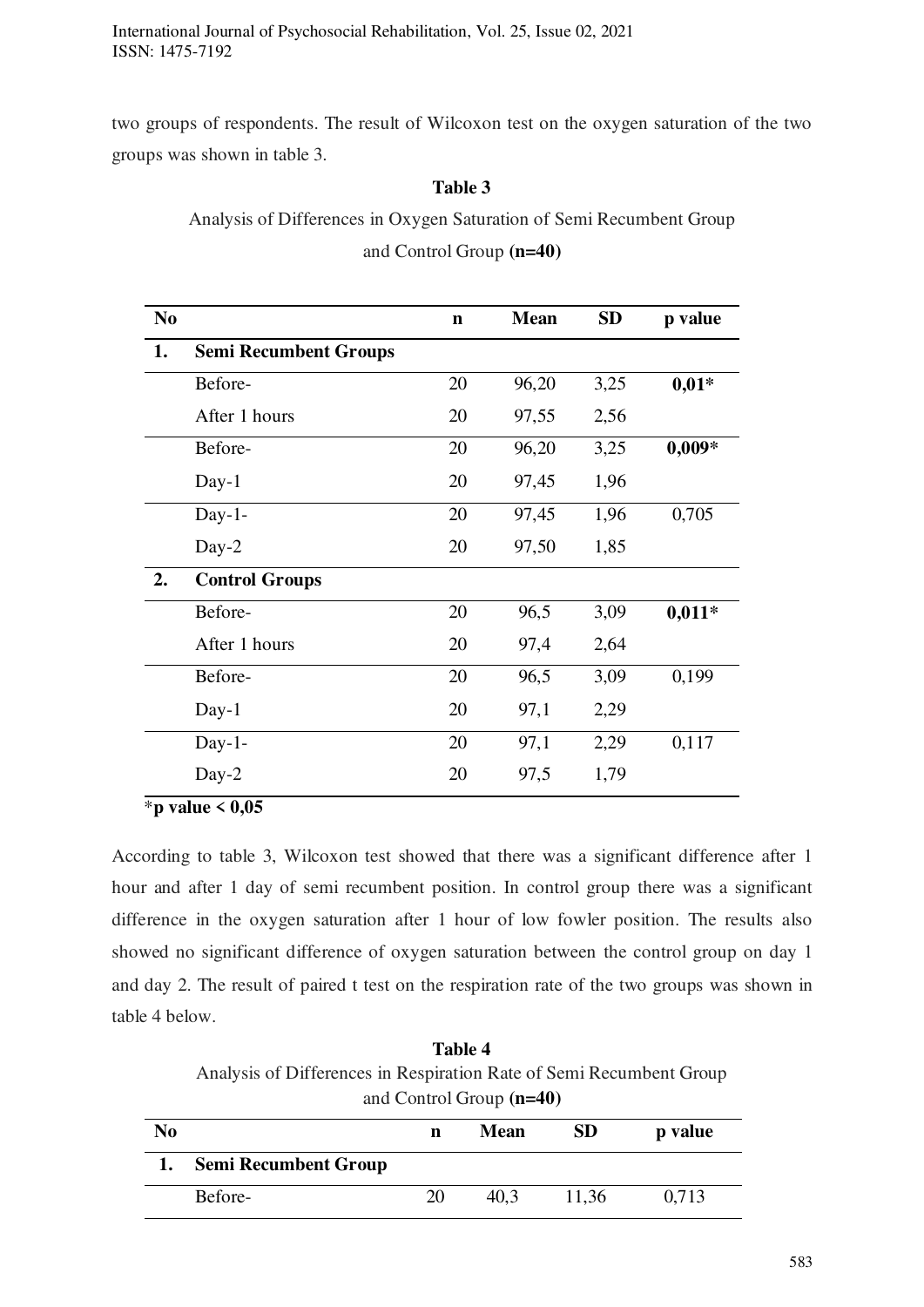|    | After 1 hours        | 20 | 40,7  | 11,05 |          |
|----|----------------------|----|-------|-------|----------|
|    | Before-              | 20 | 40,3  | 11,36 | $0,025*$ |
|    | $Day-1$              | 20 | 36,5  | 7,45  |          |
|    | $Day-1-$             | 20 | 36,5  | 7,45  | 0,320    |
|    | $Day-2$              | 20 | 35,8  | 6,74  |          |
| 2. | <b>Control Group</b> |    |       |       |          |
|    | Before-              | 20 | 40,45 | 8,49  | 0,073    |
|    | After 1 hours        | 20 | 38,7  | 6,13  |          |
|    | Before-              | 20 | 40,45 | 8,49  | $0,028*$ |
|    | $Day-1$              | 20 | 37    | 4,66  |          |
|    | $Day-1-$             | 20 | 37    | 4,66  | 0,875    |
|    | $Day-2$              | 20 | 37,2  | 5,08  |          |

\***p value < 0,05** 

Paired t test statistical test showed that there was a significant difference in respiration rate in semi recumbent group and control group after 1 day positioning, while after one hour no differences were found.

#### **Table 5**

The Results of Mann Whitney Test on the Different Value of Oxygen Saturation and Respiration Rate between Semi Recumben Group and Control Group **(n=40)** 

| <b>Variabel</b>   | <b>Groups</b>   | $\mathbf n$ | <b>Mean</b> | <b>SD</b> | P value |
|-------------------|-----------------|-------------|-------------|-----------|---------|
| Oxygen saturation | Semi Recumbent- | 20          | 97,55       | 2,56      | 0,856   |
| after 1 hour      | Control         | 20          | 97,4        | 2,64      |         |
| Respiration rate  | Semi Recumbent- | 20          | 40,7        | 11,05     | 0,483   |
| after 1 hour      | Control         | 20          | 38,7        | 6,13      |         |
| Difference in     | Semi Recumbent- | 20          | 1,35        | 2,21      | 0,447   |
| oxygen saturation | Control         | 20          | 0,90        | 1,41      |         |
| Difference in     | Semi Recumbent- | 20          | $-0,40$     | 4,79      | 0,346   |
| frequency of      | Control         | 20          | $-1,75$     | 4,13      |         |
| breath            |                 |             |             |           |         |

Table 5 showed no significant differences in oxygen saturation and respiration rate after 60 minutes between the semi recumbent and control groups.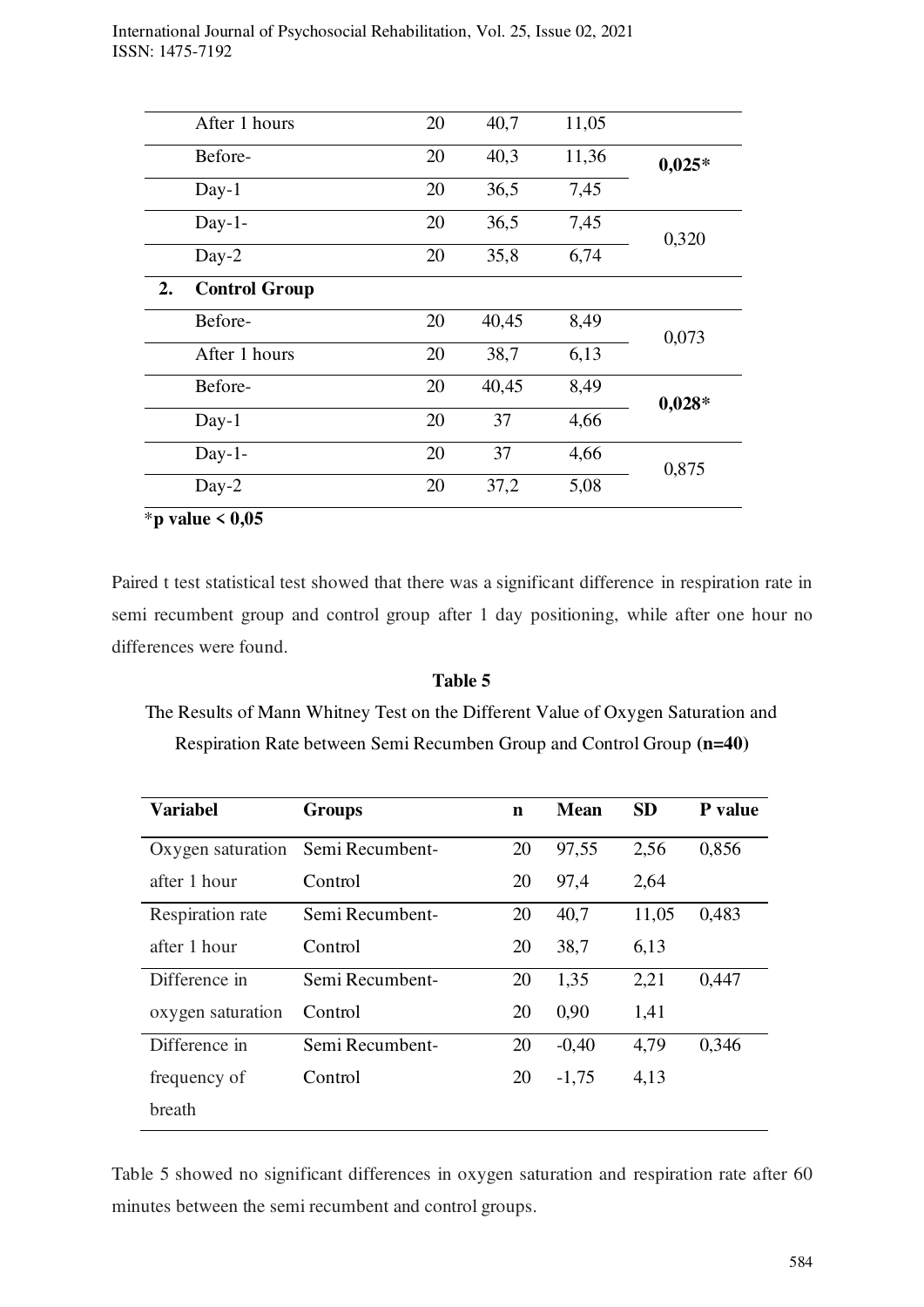International Journal of Psychosocial Rehabilitation, Vol. 25, Issue 02, 2021 ISSN: 1475-7192

#### **DISCUSSION**

Positioning is considered to have an effect on the functioning of the human body and affects various disease conditions. This is related to lung development and the effects of gravity which will affect the functioning of the human body (Du Fan, Benoit, & Girardier, 2004). In the supine position, ventilation and perfusion are more on dependent the lungs than in the anterior region of the lung. In healthy lungs, balanced ventilation and perfusion (V/Q) can be achieved in the supine position. However, in patients with lung disease, for example in patients with excess accumulation of lung fluid associated with pulmonary edema there can be disruption of gas diffusion in the alveolar capillary membrane if patients placed in a supine position for a long time (Johnson & Meyenburg, 2009). So it is necessary to find the right position in pediatric patients with oxygenation problems.

The results showed that oxygen saturation in pediatric patients with oxygenation problems ranged from 88–100 percent with cannula nasal oxygen administration. In the semi recumbent group after one hour of intervention, there were 11 respondents with increased oxygen saturation, 6 respondents with no alteration of oxygen saturation and 3 respondents with decreased oxygen saturation. In control group, 8 respondents with increased oxygen saturation and 12 respondents with no alteration of oxygen saturation. Research conducted by Dimitriou, Greennough, Pink, McGhee, Hickey and Rafferty (2002) compared oxygen saturation and respiratory muscle strength in infants aged 2-11 months between supination positions, supination with 45 degrees elevation and pronation position. The results showed that oxygen saturation experienced a significant increase in the pronation position and supination position with a 45 degree elevation. Maximum inspiration pressure increases in the supination position and supination position with a 45 degree elevation compared to the pronation position. Significant oxygenation increase in the supine position with a 45 degree elevation is associated with a reduction in the frequency of hypoxemic periods in infants.

The study results indicate that the average oxygen saturation has increased more in patients with semi recumbent positions. Toddlers with pneumonia usually experience disruption in the ventilation process caused by a decrease in lung volume and pulmonary parenchymal abnormalities. As a result of reduced ventilation, the optimal ratio between perfusion ventilation is not achieved, which is called ventilation perfusion mismatch (Asih, Landia & Makmuri, 2006). To overcome ventilation disorders due to decreased lung volume, the body will try to compensate by increasing the tidal volume and frequency of breathing that is clinically seen as tachypnea and dyspnea with inspiratory effort signs. Semi recumbent positioning will increase the ability of the diaphragm to expand (increase compliance), this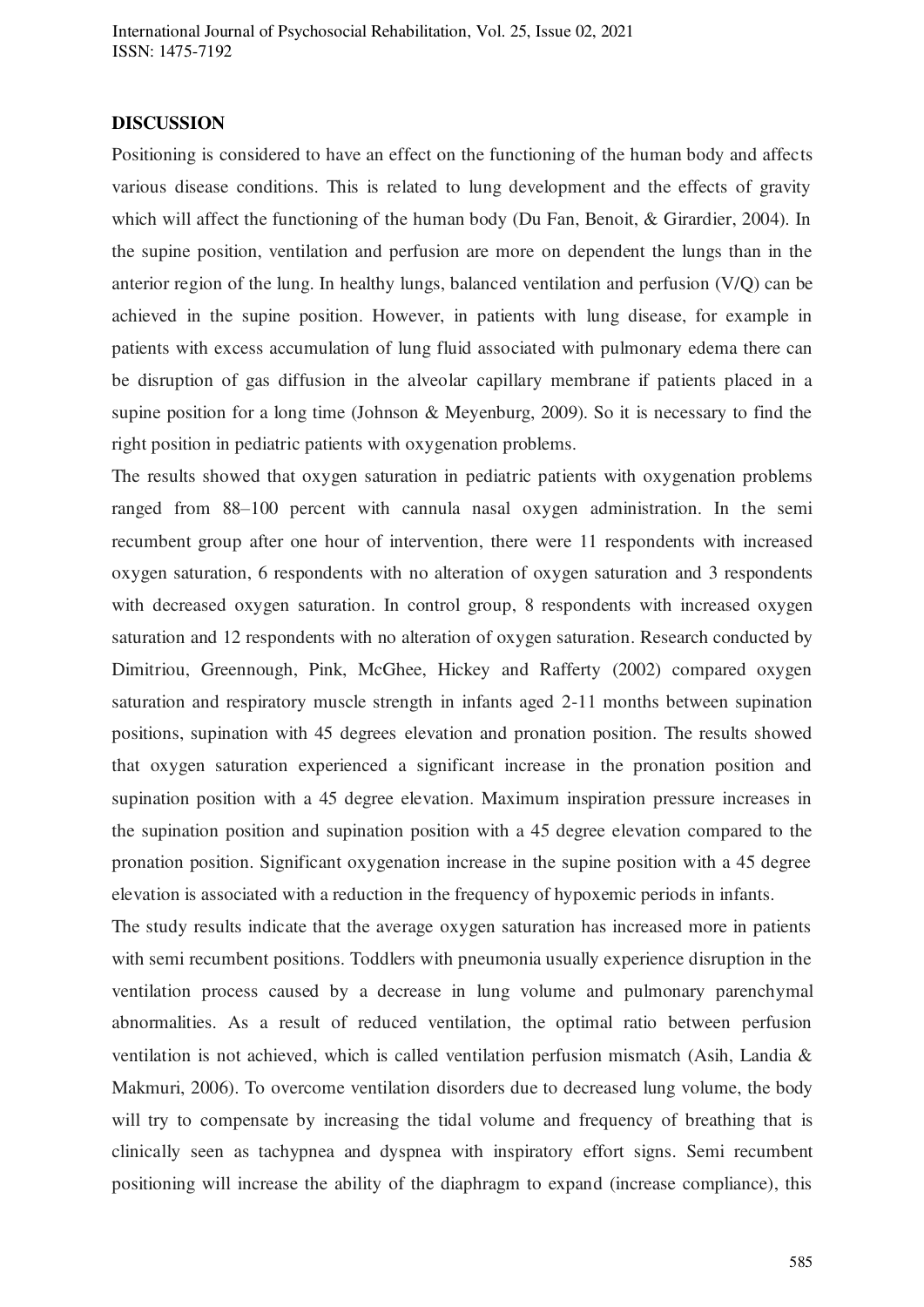will have an impact on more uniform chest wall movements and ventilation can be well distributed which result in increased perfusion ventilation balance and will directly increase oxygenation (Richard & Levebvre, 2011).

These results are consistent with the result of a randomized cross-over trial, involving 34 patients who experienced mechanical ventilation weaning conducted by Thomas, Paratz, Lipman (2014). On their study, Thomas, Paratz, Lipman (2014) the subjects were divided into 2 groups, first group was positioned from the supination position to a sitting position and the second group was positioned from the supination position to the semi recumbent position. The arterial blood gas (PaO2 / FiO2, PaO2, SaO2, PaCO2 and Aea gradient), respiratory mechanics (VE, VT, RR, Cdyn, RR / VT) and hemodynamic (HR, MABP) of the two goups were measured (Thomas, Paratz, Lipman, 2014). The results showed that both positions can be applied safely to patients experiencing mechanical ventilation weaning (Thomas, Paratz, Lipman, 2014).

Respiration rate in both groups showed variety of results after positioning. In semi recumbent group, after one hour of semi recumbent positioning, there were 7 respondents with decreased respiration rate, 7 respondents with decreased respiration rate and 6 people with no alteration in respiration rate. In control group, there were 11 respondents with decreased respiration rate, 4 respondents with no alteration in respiration rate and 5 respondents with increased respiration rate. The results of this study are in accordance with Petrova and Mehta's research (2015). The study aimed to assess the oxygenation of brain tissue and oxygenation of kidney tissue in premature infants (Petrova and Mehta, 2015). The babies were changed from the supination position to the 45-degree semi-upright position for 60 minutes then changed again to the supination position for 30 minutes. The conclusion of this study is that one third of premature infants showed a slight decrease in cerebral tissue oxygenation when placed in a 45 degree semi upright position (Petrova & Mehta, 2015).

The results showed that there was a significant difference after 1 hour of semi recumbent positioning of oxygen saturation in pediatric patients who had oxygenation problems. This result is in line with the research conducted by Beers and Von (2014), which concluded that the semi recumbent position (45 degree semi-upright) was considered to have a rapid influence in increasing oxygenation in the blood and decreasing end-tidal carbon dioxide. Half an hour of the semi recumbent position can make a significant increase in oxygen saturation in patients with respiratory problems. Giving a semi recumbent position can improve patient oxygenation in a short time. Research conducted by Robak, Schellongowski,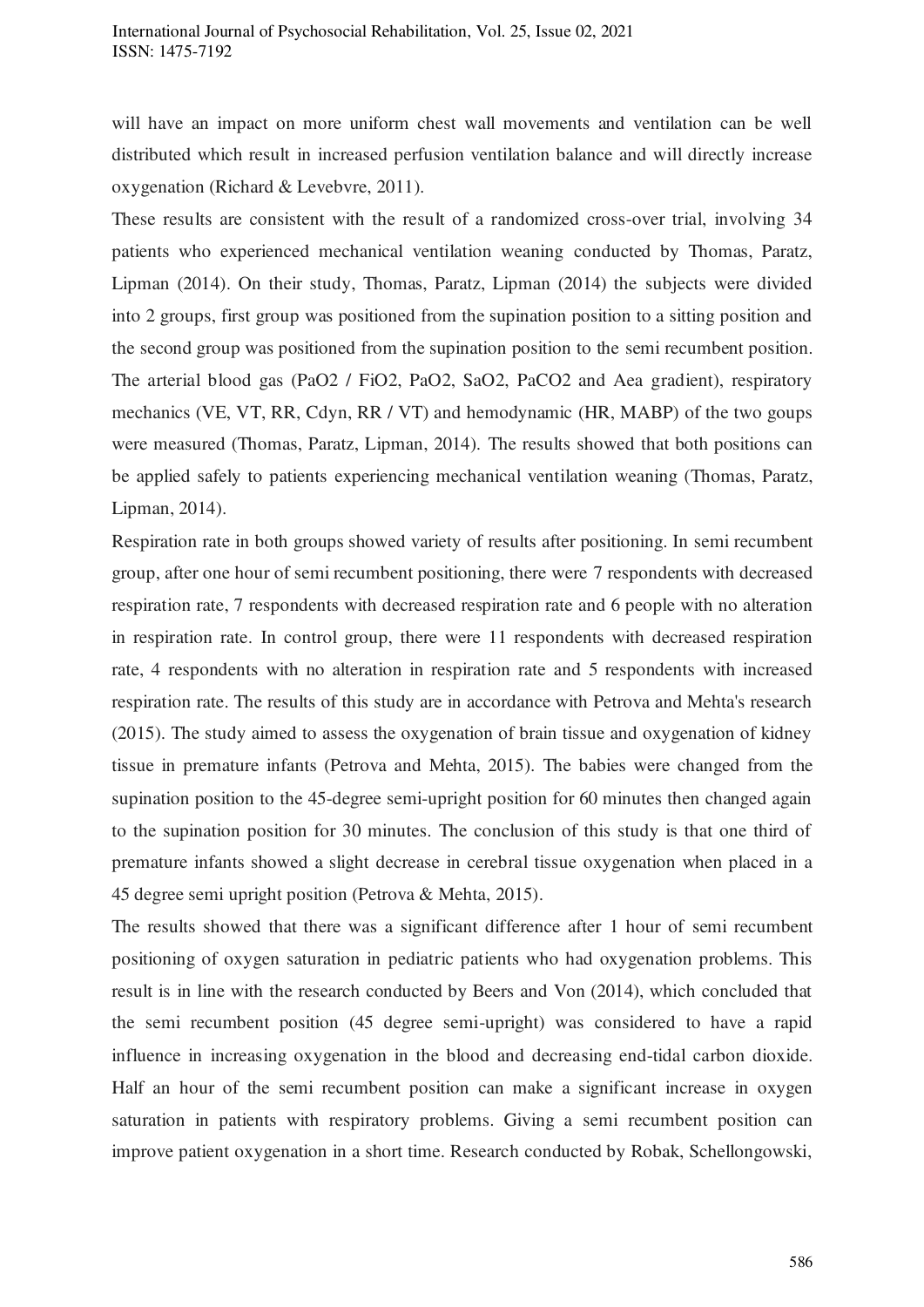Bojic, Laczika, Locker and Staudinger (2011) showed that gas exchange has increased after one hour of semi recumbent positioning.

Giving a semi recumbent position is considered to be an effective way to improve the patient's oxygenation status. The semi recumbent position is easy, safe and effective in patients with mechanical ventilation, while it can prevent ventilator-associated pneumonia (VAP). Oxygenation significantly increases in semi recumbent position compared to supination position (Johnson & Meyenburg, 2009). The semi recumbent position compared to the supination position is considered more effective in reducing the occurrence of gastro esophageal aspiration (Du Fan, Girardier, & Benoit, 2004). Pediatric patients with pneumonia are usually more comfortable placed in a half-sitting position (Hockenberry & Wilson, 2011). Although the semi recumbent position is considered effective for increasing oxygenation, this position also affects hemodynamic stability. Research conducted by Gocze, et al., (2013), compared the position with an elevation of 0 degrees, 30 degrees and 45 degrees. The results showed that the semi recumbent position (45 degrees) significantly decreased the mean arterial pressure (MAP) and central venous oxygen saturation (ScvO2) in patients with mechanical ventilation. The researcher recommends placing the patient in a low fowler position (20 to 30 degrees). In this study, the control group is in a low fowler position, so it can be concluded that both positions, both semi recumbent and low fowler, can be applied to pediatric patients with oxygenation problems.

# **CONCLUSSION**

There is an increase in oxygen saturation after 1 hour of semi recumbent positioning. There was no significant difference of the respiration rate before and after intervention in the two groups after 1 hour of positioning. The results showed that the semi recumbent position can be applied to pediatric patients with oxygenation problems.

Positioning is expected to be one of the interventions in pediatric patients with oxygenation problems and can be used as one of the standards of care for pediatric with oxygenation problems. Subsequent research can be developed using randomized controlled trials with a larger number of respondents.

# **REFERENCES**

Asih, R.S., Landia, S., Makmuri, S. (2006). *Pneumonia*. May 6, 2018. [http://old.pediatrik.com/pkb/061022023132-f6vo140.pdf.](http://old.pediatrik.com/pkb/061022023132-f6vo140.pdf)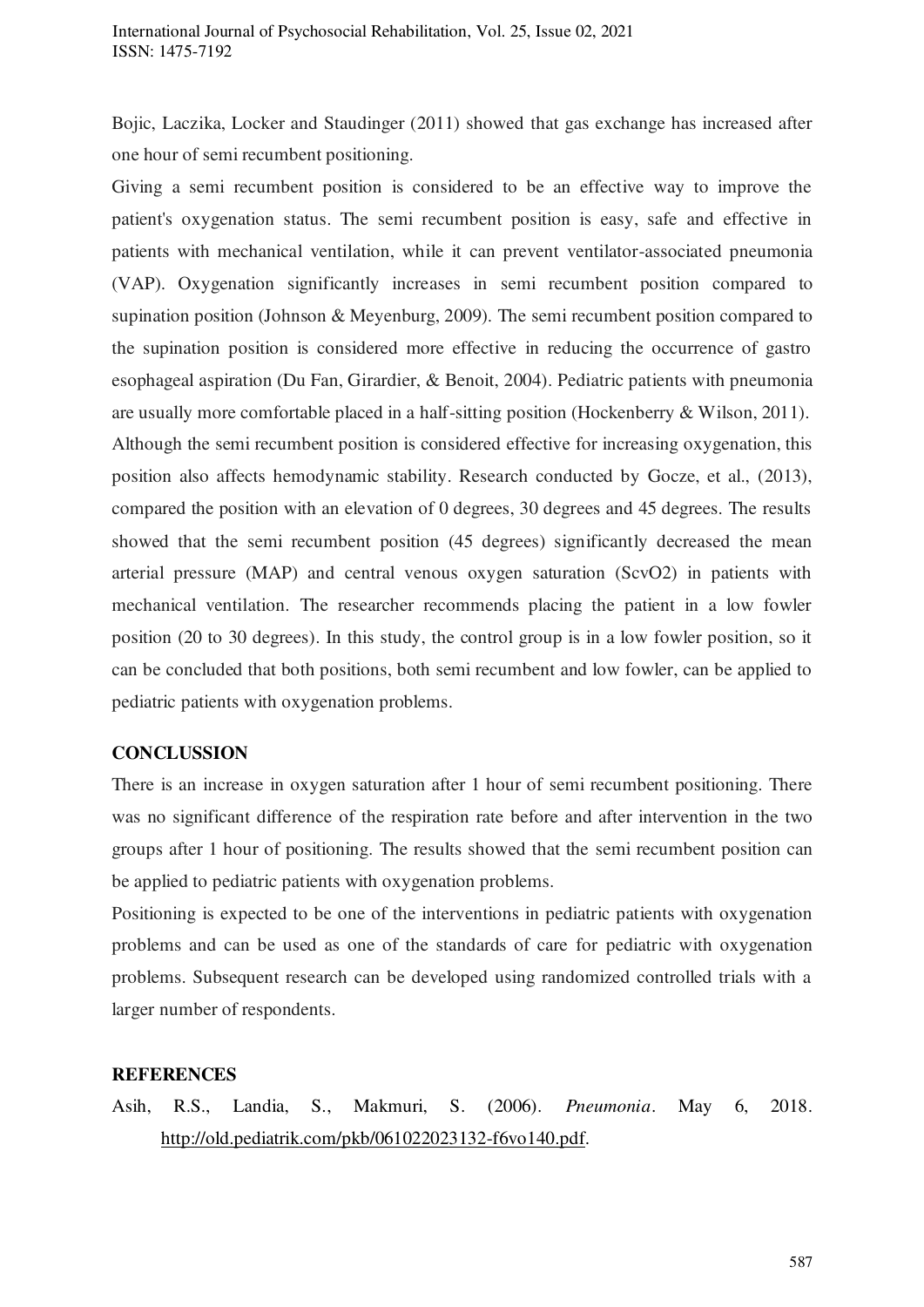- Beers, F.V., & Vos, P. (2014). Semi-upright position improves ventilation and oxygenation in mechanically ventilated intensive care patients. *Crit Care*, 18 (Suppl 1), 258-260.
- Bowden, V.R., & Greenberg, C.S. (2010). *Pediatric and their families: The continuum of care. (2ndedition).* Philadelphia: Lippincott Williams & Wilkin.
- Dimitriou, G., Greennough, A., Pink, L., McGhee, A., Hickey, A., & Rafferty, G.F. (2002). Effect of posture on oxygenation and respiratory muscle strength in convalescent infants. *Arch Dis Child Fetal Neonatal*, 86, 147-150.
- Du Fan, R.C.M., Benoit, M., & Girardier, L. (2004). The role of body position and gravity in the symptoms and treatment of various medical diseases. *Swiss Med*, 134, 543–551.
- [Göcze, I.](http://www.ncbi.nlm.nih.gov/pubmed/?term=G%C3%B6cze%20I%5BAuthor%5D&cauthor=true&cauthor_uid=23622019), Felix,S., Zeman, F., Creutzenberg, M., Graf, B.M., Schlitt, H.J., & Bein, T. (2013). The effects of the semi recumbent position on hemodynamic status in patients on invasive mechanical ventilation: prospective randomized multivariable analysis. *Chest,*  17 (2), 80-89.
- Harris, M., Clark, J., Coote, N., Fletcer, P., Harnden, A., McKean, M., & Thomson, A. (2011). British thoracic society guidelines for the management of community acquired pneumonia in pediatric: update 2011. *Thorax*, 66(2), 1-23.
- Hockenberry, M., & Wilson, D. (2011). *Wong's essential of pediatric nursing*. (9<sup>nd</sup> edition). St. Louis: Mosby Elsevier.
- Jones, M., & Gray, S. (2005). *Assistive technology: positioning and mobility.* Meeting the physical therapy needs of pediatric. Philadelphia: FA Davis Company.
- Johnson, K.L., & Meyenburg, T. (2009). Physiological rationale and current evidence for therapeutic positioning of critically ill patient. *AACN Advanced Critical Care*, 20(3), 228–240.
- Kyle, T. (2008). *Essentials of pediatric nursing*. Philadelphia: Wolters Kluwer
- Metheny, N.A., & Frantz R.A. (2013). Head-of-bed elevation in critically ill patients: A review*. Critical Care Nurse.* 33 (3), 53-67.